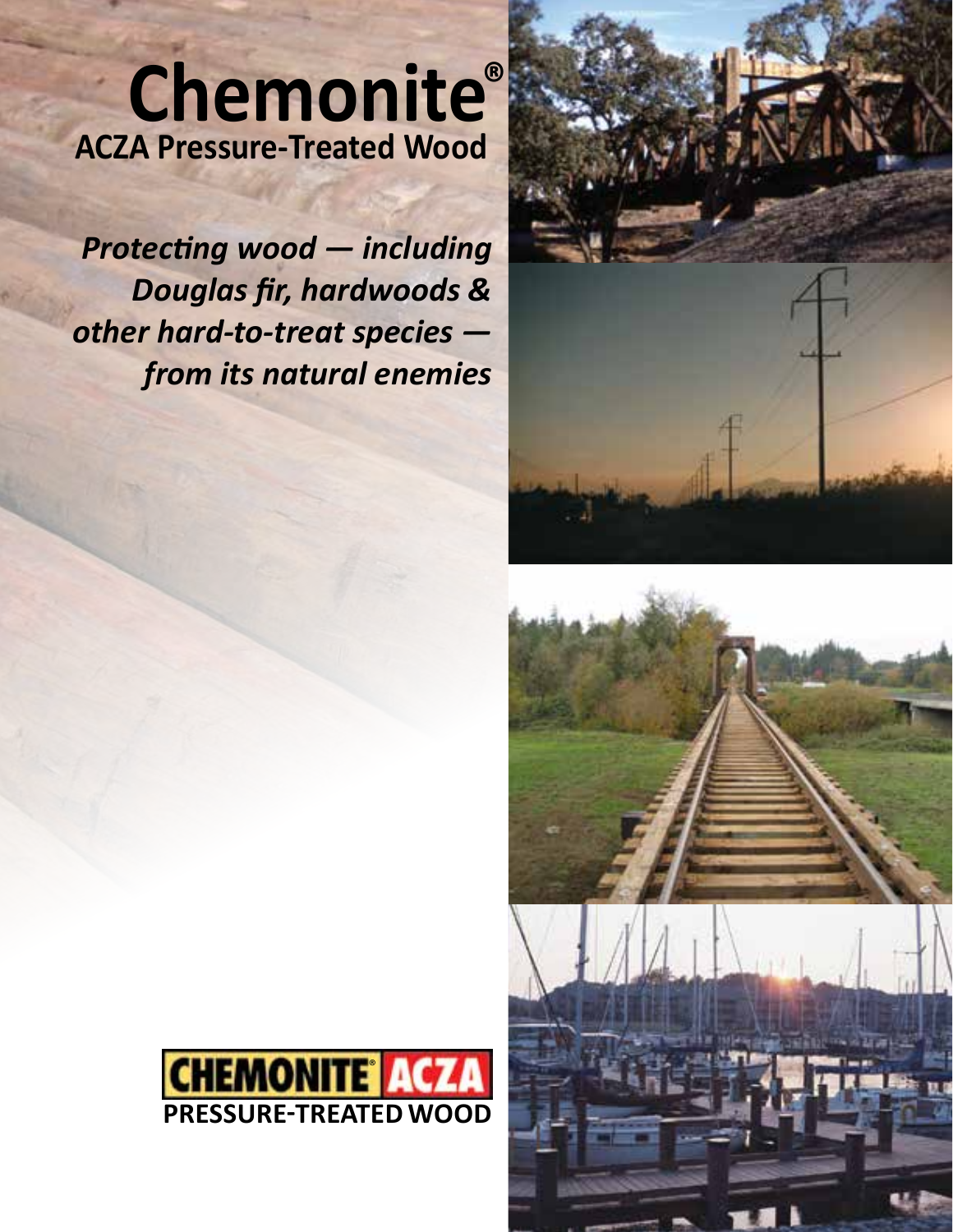# **Strong History Promising Future**



Chemonite® is the registered trade name for ACZA and its predecessor, ACA, which have been used for treatment since 1935. Most commercial treatments are of other difficult-to-treat species for a wide variety of above ground, ground contact, fresh water and salt water applications.

Introduced in 1985, ACZA represented an improvement to the earlier formulation with respect to efficacy, leaching and appearance. Thirty years of commercial production, long term field tests and laboratory fungal and termite tests have demonstrated the efficacy and performance of ACZA treated wood.

Recent approval by AWPA for use in railroad crossties has resulted in considerable new testing and initiation of new field studies to monitor long term performance of Chemonite® treated wood. Solution corrosion, wood corrosion, conductivity, spike holding and strength properties are shown to be comparable with wood treated with other preservatives. Fire retardant properties are improved by use of ACZA.

A life cycle assessment (LCA) confirmed that ACZA-treated wood uses less energy and resources, has a lower environmental impact, decreases greenhouse gas levels, and offsets fossil fuel use, when compared to concrete, steel and fiber-reinforced composites. For more information see the reports at www.Chemonite.com.

The performance of ACZA treated wood can be enhanced by the addition of borates to provide protection beyond the depth of the ACZA penetration. Secondary treatments such as ET® Brown can be used to improve the surface properties and climbability of ACZA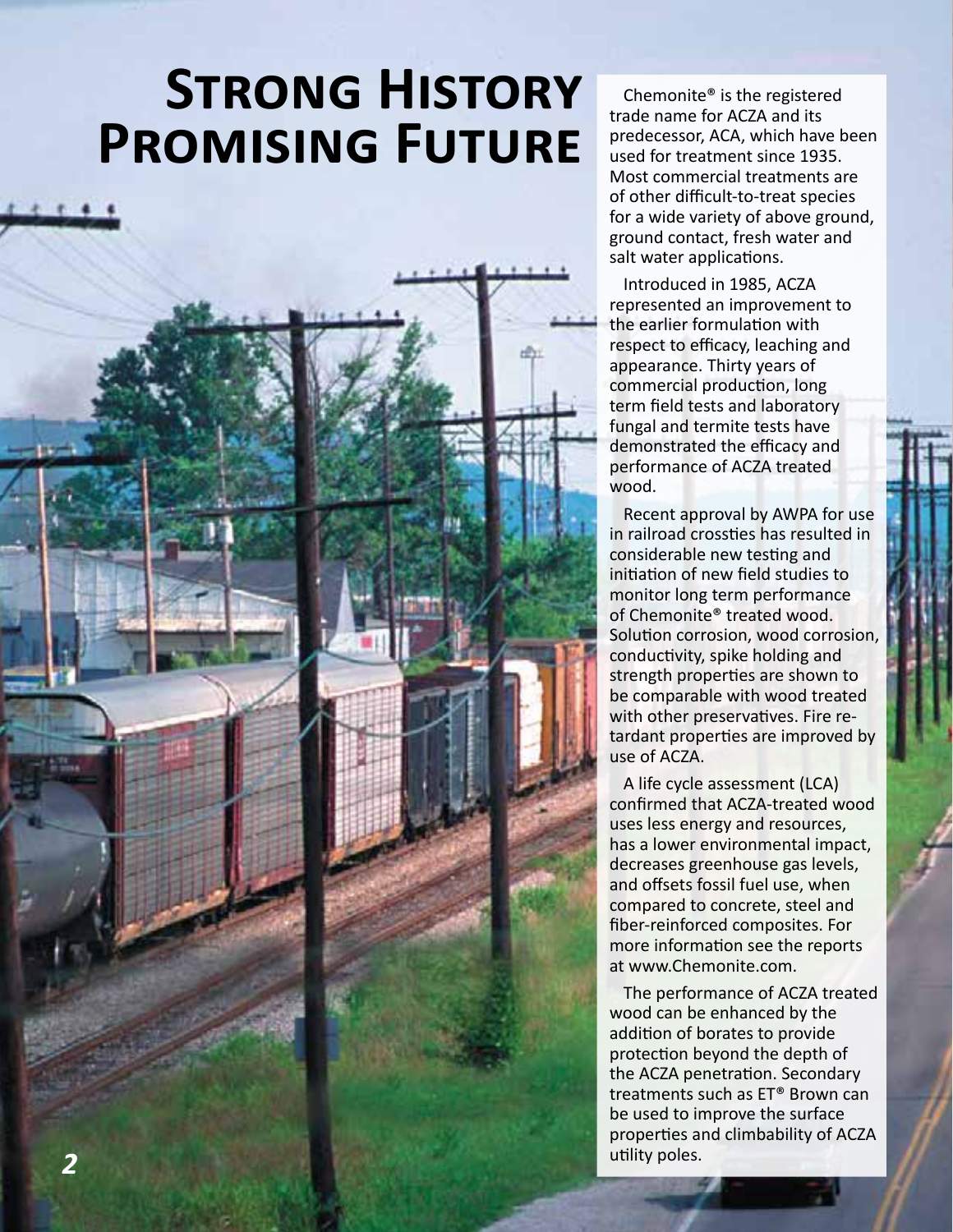# **Applications**

Chemonite ® wood is especially appropriate for industrial, utility, marine, agricultural and heavy construction applications, where coastal Douglas fir or difficult-totreat refractory species are used, or where longevity is a concern.

Typical applications include:

- Utility poles  $-$  distribution & transmission
- Railroad crossties
- **Building poles**
- Foundation piling
- Land and freshwater piling
- Structural timbers or supporting columns used for bridges, barns, homes, or other uses.
- Agricultural and fence posts
- Post frame construction
- Highway construction
- Permanent Wood foundations
- Laminated structures

# **Benefits of Using ACZA Preservative**

- Protects against fungal decay and insect attack, even Formosan termite.
- Effectively penetrates most species of wood.
- Long history of successful use.
- Studies indicate resistance to carpenter ants, woodpecker damage, and fire.
- Provides protection at all levels of exposure above ground, ground contact, freshwater and saltwater.
- May be stored, handled, and worked like untreated wood.
- Recognized by model building codes. Leach-resistant.
- 
- Can be painted or stained.
- Borates can be included into the treating solution increasing the protection of wood products.
- ET® Brown post treatment can be used to improve surface characteristics such as climbability.
- Life Cycle Assessments (LCA) confirm environmental attributes.
- Backed by limited warranties for utility poles, railroad crossties and SYP timbers.

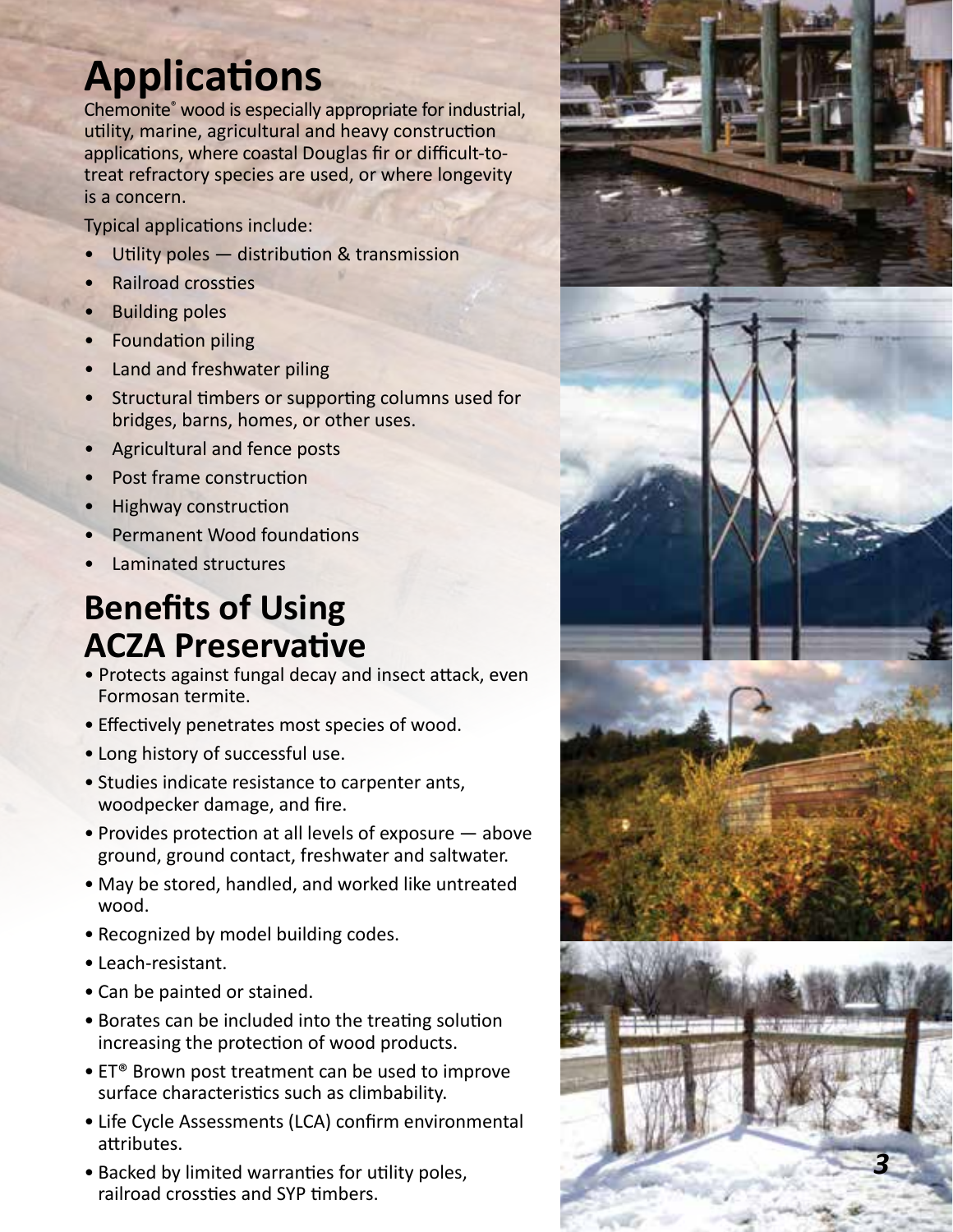# **Douglas Fir & Other Species**

ACZA treatment can effectively protect many species, including Douglas-fir, southern pine, radiata pine, red pine, eastern white pine, ponderosa pine, jack pine, spruce, western red cedar, northern white cedar, lodgepole pine and hardwoods.

For its dimensional stability, high strength-to-weight ratio, nail-holding capability, and other properties, Douglas fir is prized as a structural lumber. It is not easily treated, but the ammonia and heat used in the ACZA treating process enable Chemonite® preservative to provide effective protection of the wood.

Douglas fir is not a true fir, but comprises several species in their own genus, *Pseudotsuga*. There are differences among these species and even within them. For some applications, AWPA standards distinguish between coastal Douglas fir (grown between the Pacific Ocean and the summit of the Cascade Mountains) and interior Douglas fir.

# **Use & Handling**

*Construction:* Bracing with round timber piles rather than sawn timbers is recommended for marine construction below high tide. All untreated wood exposed by cutting or drilling should be adequately field-treated. Avoid removing the outer shell of wood where treatment is heaviest and decay-resistance greatest. It is recommended that all structures be prefabricated before treatment; minimize problems by specifying framing, dapping and drilling before treatment whenever possible.

*Worker Safety:* Chemonite® wood can be stored, handled and worked like untreated wood. As with any wood, wear gloves to avoid splinters, wear eye protection and a dust mask when sawing, drilling and sanding. Wash hands after handling and before eating or smoking. Dispose of cut ends in a proper landfill. Treated wood should not be burned in open fires or in stoves, fireplaces or residential boilers. Treated wood may be burned only in commercial or industrial incinerators or boilers in accordance with state and federal regulations.

## **Best Management Practices (BMPs)**

The Western Wood Preservers Institute (WWPI), in conjunction with industry representatives, users, and scientists, developed BMPs to help reduce leaching of preservative chemicals in treated wood prior to shipment. In the fixation process of ACZA, some preservative components bond to the wood while others form insoluble precipitates. Specification of BMPs results in wood with a very low percentage of leached preservative, and may also reduce shipping weight.

BMPs have been established for Chemonite® treated wood. Details are available on the WWPI website (www.wwpinstitute.org) or by contacting a producer.

# **Standards & Codes**

ACZA is listed in the American Wood Protection Association (AWPA) Standard P22 (formerly P5) for Waterborne Preservatives. Wood treated with this preservative is accepted in AWPA Standard U1 for applications in Use Categories 1 through 5, that is, from interior applications to salt water immersion. Within the requirements of the standards, ACZA can be used to treat numerous species of wood; however, its ability to penetrate makes it particularly useful in the treatment of hardwoods and coastal Douglas fir, for which it is most commonly used.

AWPA standards are referenced in government specifications and model building codes for treated wood products.

Chemonite® wood is also listed in standards of the Canadian Standards Association (CSA O80).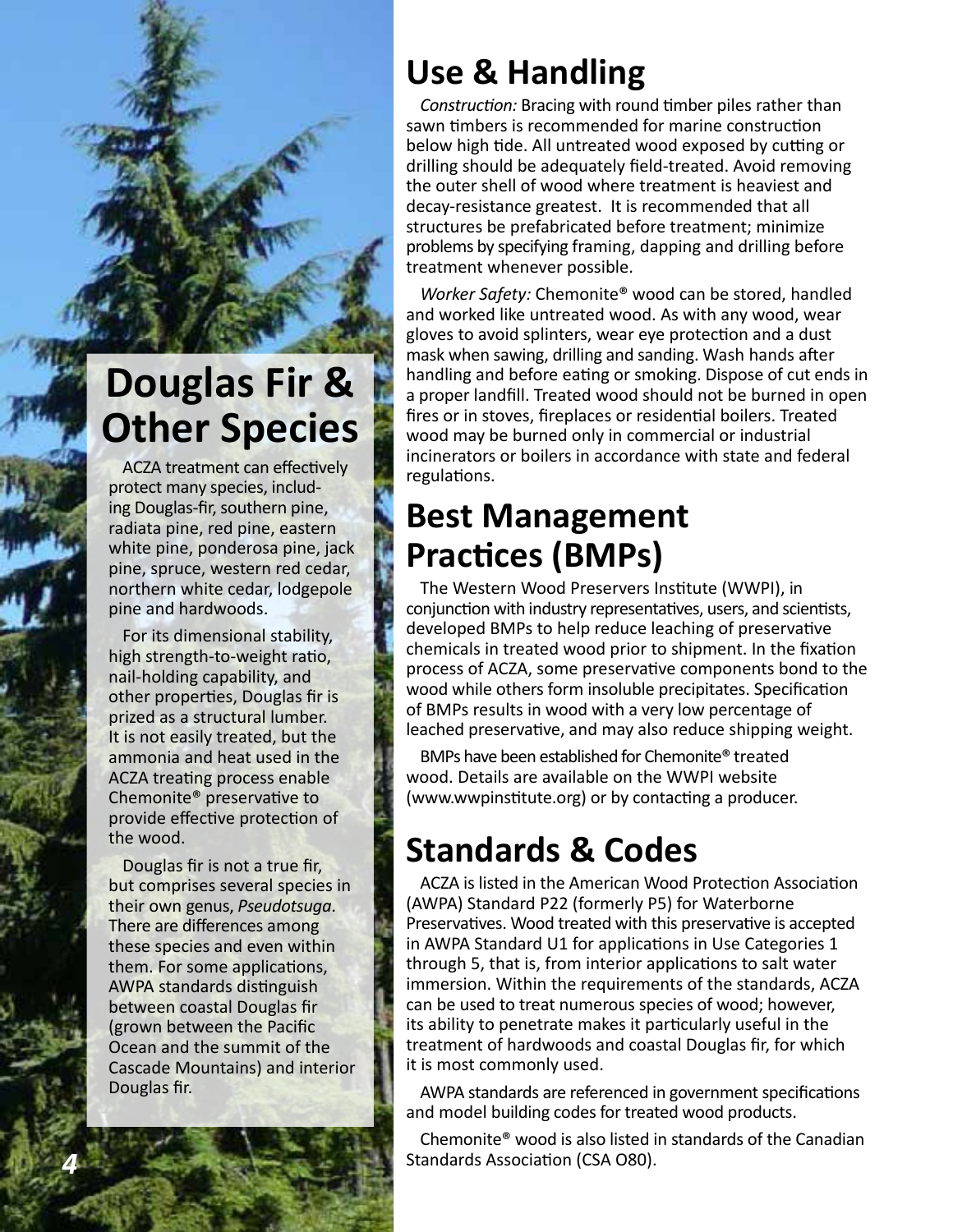# **Incising**

In difficult-to-treat woods such as hardwoods and western species, penetration improvement methods are employed to improve the depth and uniformity of preservative penetration into wood. Most commonly this is seen as a pattern of slits ("incisions") on the surface of the wood. Full-length incising and deep incising are typically used for poles and piling. Radial drilling and through boring are additional methods used for poles.

Although these methods can improve protection, they can result in a strength reduction for the wood, depending on the pattern, size, and number of incisions. When treated sawn wood products have been incised, the reference design values must be multiplied by the incising factor,  $C_{\nu}$ in accordance with section 4.3.8 of the National Design Specification for Wood Construction. A review of penetration improvement methods is recommended before insertion into a specification.

# **Recommended Hardware**

Hot-dipped galvanized fasteners and connectors are recommended for use with Chemonite® ACZA-treated wood.

- Some hardware manufacturers recommend only stainless steel connectors. We recommend no less than post Hot-Dipped Galvanized, HDG, fasteners (meeting ASTM A 153) and connectors (ASTM A 653 Class G185 sheet), where there is contact with ACZA-treated wood. In all cases, be sure to observe building code requirements.
- In highly corrosive environments such as exposure to salt air, industrial fumes, fertilizer storage, high humidity, and constant wetting — appropriate stainless steel should be used. For below-grade Permanent Wood Foundations, building codes generally require stainless steel.
- Always use fasteners and connectors made of the same type of material; dissimilar metals can accelerate corrosion. Aluminum or electroplated galvanized metals should never be used. These metals are not accepted by the building codes for use in exterior applications.

**LCA** Life cycle assessments confirm that ACZA treated wood uses less energy and resources, has a lower environmental impact, decreases greenhouse gas levels, and offsets fossil fuel use, when compared to concrete, steel and fiber-reinforced composite.

For more information see the report at [www.Chemonite.com](http://www.wolmanizedwoodhd.com/poles) .

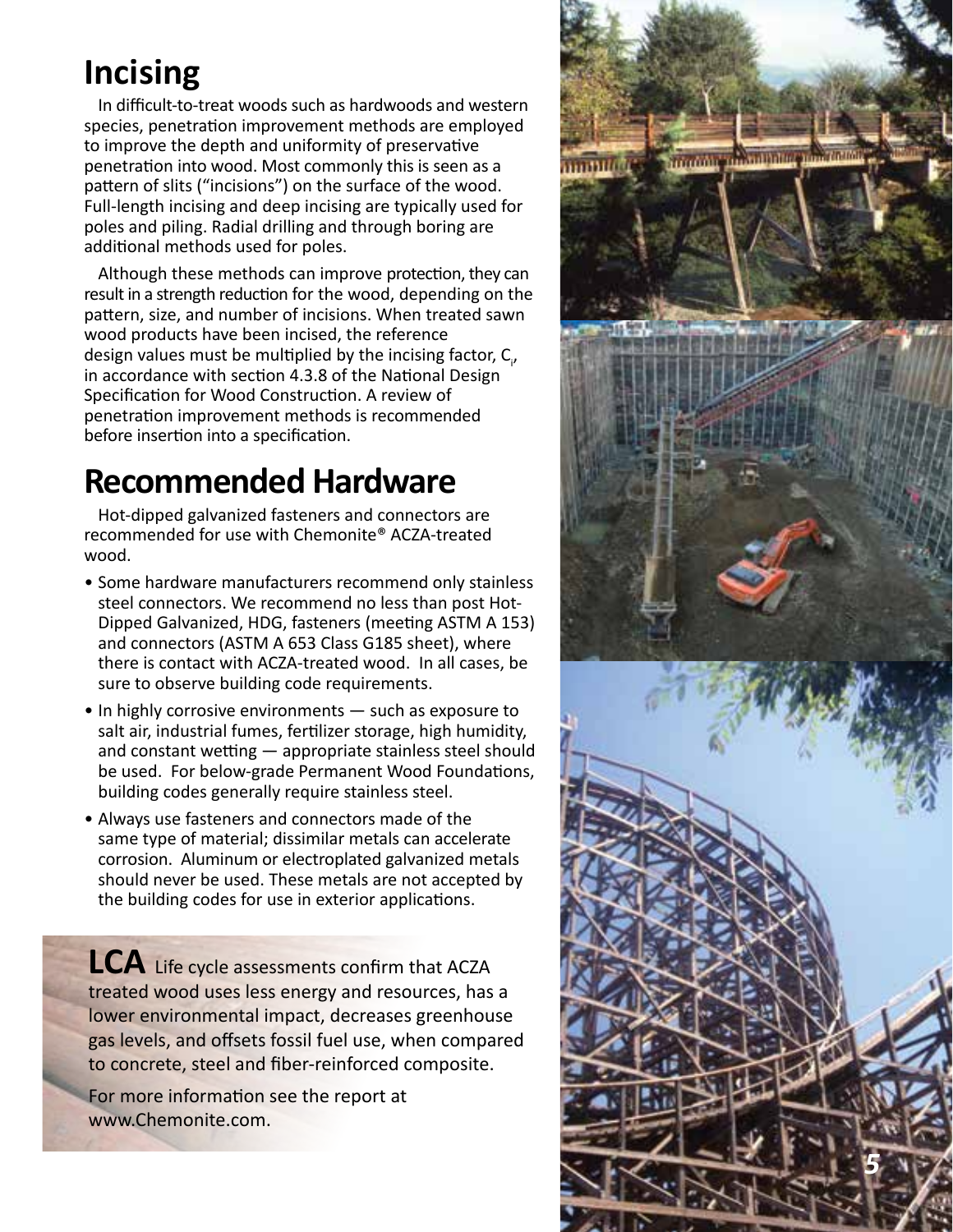# **The Chemonite® Pole**

Chemonite® poles provide reliable transmission and distribution of electric energy, with practical benefits and less environmental impact than alternatives such as concrete and steel. The ACZA treatment consistently meets recognized standards of penetration and retention in difficult-to-treat species such as Douglas fir. Poles ranging from 25' to 135' are readily available.

The USDA Forest Products Laboratory states that the expected life of Chemonite® poles is 50 years. Poles have been known to provide uninterrupted service for more than 40 years.

**Corrosion.** No Chemonite® poles are known to have been removed from service due to failure from corrosion. In fact, bolts removed from utility poles after 40 years of service have exhibited accepted strength properties.

**Fire.** Tests indicate that Chemonite® wood provides fire retardant properties. These tests confirm utility field crew reports that Chemonite® wood resists grass and brush fires.

**Woodpeckers.** For years, utility crews have also reported that poles treated with ACZA preservative show little or no damage from woodpeckers. A formal study showed 71% less damage from woodpeckers than poles treated with other preservatives.

**Electronic Conductivity.** Conductivity is related to moisture content, not treatment method. Chemonite® poles have no higher conductivity factor than other treated or untreated poles.



**Climbability.** Research has indicated that the force required to penetrate Chemonite® poles by a line worker's gaff is comparable to that of untreated Douglas fir.

**Steam Sterilization.** The treatment system allows for the use of steam sterilization during the treatment process to kill existing fungal

infection in the heartwood.

**Reuse and Disposal.** Many utilities reinstall poles removed from service at other locations. It is also very common for poles to be reused for other purposes. Disposal requirements are typically the same as for other large construction products; check with local landfills for details.

**Protection.** Poles treated with ACZA preservative fall under EPA's minimum protective precautions. There should be no special concerns when handling or climbing Chemonite® poles. Gloves should be worn. No special clothing is required. As with other types of treated and untreated wood, dust masks and goggles should be worn when sawing or machining wood.

## **Borate Additive Benefits**

Poles treated with a mixture of ACZA and borates, are an option. Borates enhance the protection offered by ACZA alone, through borate movement into the heartwood of even difficult to treat pole species.



To enhance climbability of these poles, they may be ordered with ET® oil-emulsion treatment. The process conditions the outer shell of the pole, allowing for deeper gaff penetration by climbing linemen. Trials of poles after 9, 14, 20, 23, and 25 years' exposure have shown the lasting effectiveness of ET® conditioning.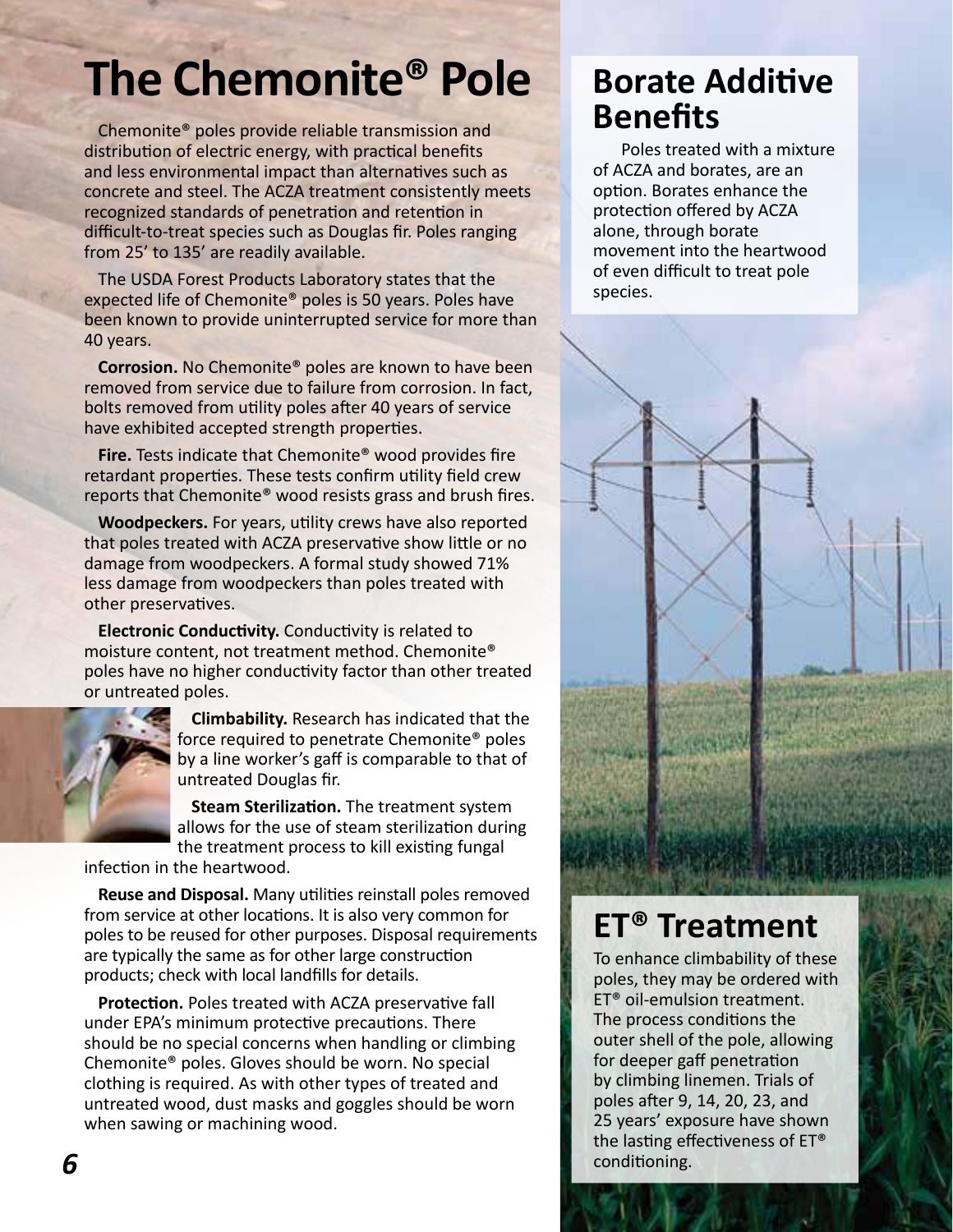# **The Chemonite® Tie**

Ammoniacal Copper Zinc Arsenate (ACZA) is made for heavy duty applications. The long-term protection of ACZA preservative yields a construction material that has been providing reliable service for decades – in utility poles, building poles, foundation piling, bridge girders, guardrail posts, roller coasters, marine piling, glue laminated members, cooling tower stock, and other demanding applications.

Long-term protection, plus advantageous economical and handling features make ACZA-treated crossties an exceptional choice for railroads.

Chemonite® ACZA-treated crossties have the characteristics of all Chemonite® ACZA-treated wood and more.

- It is resistant to termites and fungal decay.
- Tie strength is not perceptibly affected by treatment.
- In all testing to date, ACZA treatments have shown no more metal corrosion than from untreated wood. In typical rail tie installations the use of special hardware is not required. However, the end use including the design, exposure conditions, etc., should be evaluated to determine if hot dipped galvanized or stainless steel hardware should be recommended.
- ACZA crossties have excellent spike-holding characteristics.
- Tests have indicated that the metallic oxides in ACZA are no more conductive than untreated wood. Regardless of the test method used, a bigger factor than wood species or preservative is moisture, which affects all types of treated wood crossties.
- **•** Both Doug fir and hardwood varieties of Chemonite® ACZA + Boron-treated crossties are backed by limited warranties. See www.Chemonite.com for specifics.
- Crossties can be coated with silicone sealer (AntiBlu® H<sub>2</sub>0 Water Block) or treated with clear or brown ET® oil emulsion.

## **Borate Additive Benefits**

Crossties, treated with a mixture of ACZA and borates, are an option. Like ACZA, borates have a long history of effective decay prevention. They have been used for decades to protect sill plate, and have supplemented other preservatives in protecting hardto-treat species of wood. The borates diffuse deep into these species, as confirmed by tests on hardwoods at Mississippi State University. The result is protection of inner areas that might otherwise be vulnerable to decay when exposed by cracks or wear. Borates also inhibit corrosion, enabling spikes to maintain their integrity for a longer period of time and thus hold gage longer.

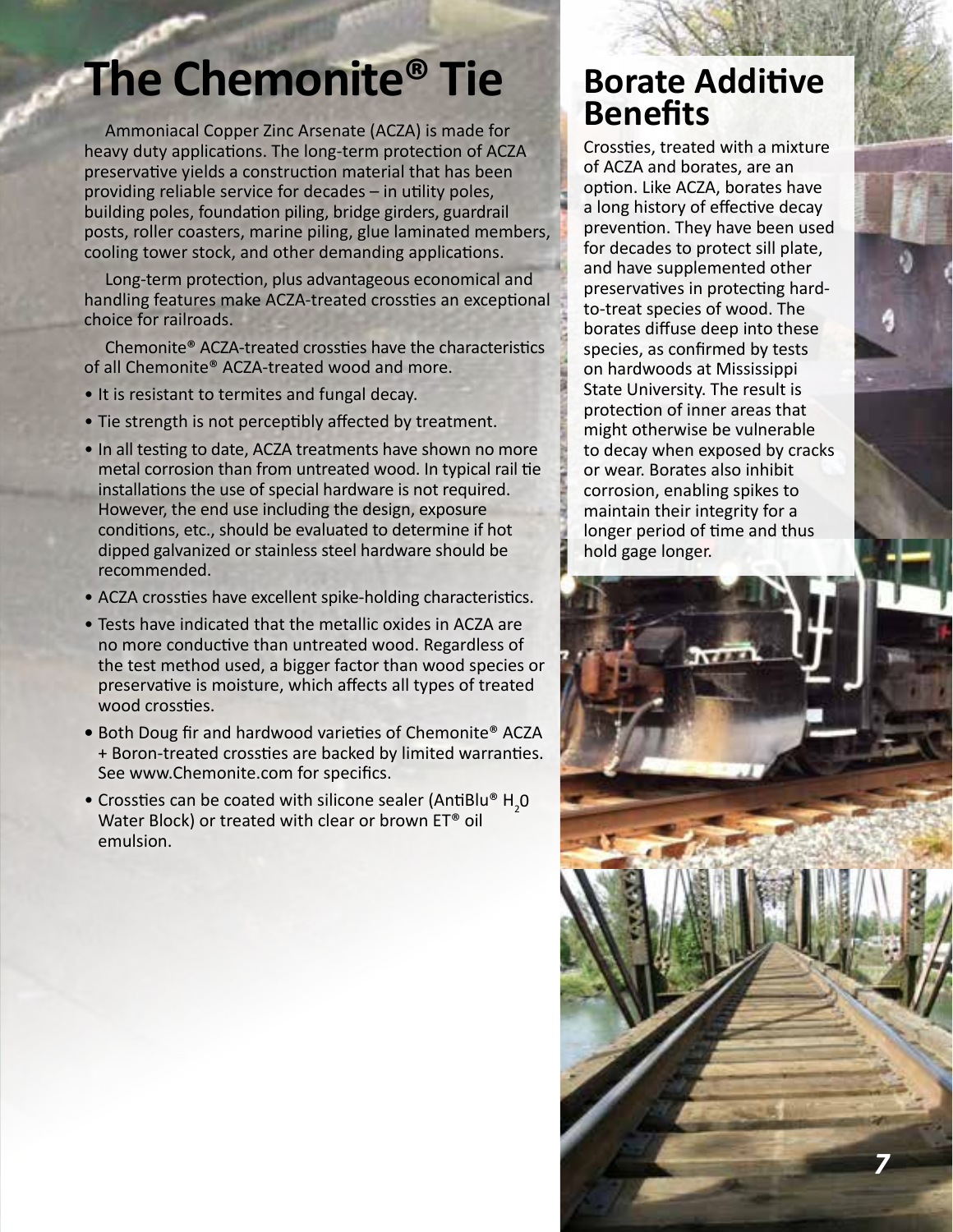

**AWPA U1 Standard Canada**

# **ACZA Treated Wood Specification Guide**

|                                                                                    |                                                                                      | AWFA UI JIAHUAIU                   |                                   |                                                                                                         | <b>CSA 080</b>                     |                   |
|------------------------------------------------------------------------------------|--------------------------------------------------------------------------------------|------------------------------------|-----------------------------------|---------------------------------------------------------------------------------------------------------|------------------------------------|-------------------|
|                                                                                    | for Commercial, Industrial, and Aquatic Use                                          | <b>Use Category</b><br>Designation | Commodity<br><b>Specification</b> | Preservative<br>Retention<br>(Lbs. per cu. ft.)                                                         | <b>Use Category</b><br>Designation | Kg/m <sup>3</sup> |
| <b>AGRICULTURE,</b><br><b>FARM</b><br><b>CROSSTIES</b>                             | <b>STRUCTURAL MEMBERS</b>                                                            |                                    |                                   |                                                                                                         |                                    |                   |
|                                                                                    | Round posts (<16')                                                                   | 4B                                 | B                                 | 0.60                                                                                                    | 4.2                                | 9.6               |
|                                                                                    | Round poles                                                                          | 4B                                 | D                                 | $0.60^{1}$                                                                                              | 4.2                                | 9.6               |
|                                                                                    | Sawn poles and posts                                                                 | 4B                                 | A                                 | 0.60                                                                                                    | 4.2                                | 8.0               |
|                                                                                    | POSTS, FENCE (<16')                                                                  |                                    |                                   |                                                                                                         |                                    |                   |
|                                                                                    | Round, half & quarter round                                                          | 4A                                 | В                                 | 0.40                                                                                                    | 4.1                                | 6.4               |
|                                                                                    | Sawn four sides                                                                      | 4A                                 | Α                                 | 0.40                                                                                                    | 4.1                                | 6.4               |
|                                                                                    | Listed pines, Doug fir, hardwoods                                                    | 4A                                 | $\mathsf{C}$                      | 0.40                                                                                                    | 4.1, 4.2                           | <b>NA</b>         |
| <b>BUILDING</b><br><b>CONSTRUCTION,</b><br><b>MARINE AND</b><br><b>FRESH WATER</b> | <b>LUMBER &amp; TIMBERS</b>                                                          |                                    |                                   |                                                                                                         |                                    |                   |
|                                                                                    | Floor plate                                                                          | $\overline{2}$                     | Α                                 | 0.25                                                                                                    | 3.2                                | 4.0               |
|                                                                                    | Ground contact and fresh water use                                                   | 4A                                 | А                                 | 0.40                                                                                                    | 4.1                                | 6.4               |
|                                                                                    | Sawn timbers supporting resdtl & coml structures                                     | 4B, 4C                             | A(4.8)                            | 0.80                                                                                                    | 4.2                                | 8.0               |
|                                                                                    | Salt water splash                                                                    | 4B, 4C                             | Α                                 | 0.60                                                                                                    | 4.1                                | 6.4               |
|                                                                                    | Subject to tides, waves or in salt water $-$ severe <sup>2</sup>                     | 5B, 5C                             | G                                 | 2.50                                                                                                    | NA                                 | NA                |
|                                                                                    | Subject to tides, waves or in salt water $-$ northern <sup>3</sup>                   | 5A                                 | G                                 | 1.90                                                                                                    | 5A                                 | 30.0              |
|                                                                                    | PERMANENT WOOD FOUNDATION                                                            |                                    |                                   |                                                                                                         |                                    |                   |
|                                                                                    | Lumber & plywood (KDAT required)                                                     | 4B                                 | A(4.2)                            | 0.60                                                                                                    | 4.2                                | 8.0               |
|                                                                                    | <b>PLYWOOD</b>                                                                       |                                    |                                   |                                                                                                         |                                    |                   |
|                                                                                    | Sub-floor, damp above ground                                                         | $\overline{2}$                     | F                                 | 0.25                                                                                                    | $\overline{2}$                     | 4.0               |
|                                                                                    | Exterior, above ground                                                               | 3B                                 | F                                 | 0.25                                                                                                    | 3.2                                | 4.0               |
|                                                                                    | Ground contact and fresh water use                                                   | 4А                                 | F                                 | 0.40                                                                                                    | 4.1                                | 6.4               |
|                                                                                    | Salt water splash                                                                    | 4B                                 | F                                 | 0.60                                                                                                    | 4.1                                | 6.4               |
|                                                                                    | Subject to tides, waves or in salt water                                             | 5B                                 | G                                 | 2.50                                                                                                    | 5A                                 | 30.0              |
|                                                                                    | PILING                                                                               |                                    |                                   |                                                                                                         |                                    |                   |
|                                                                                    | Round piling, marine – severe exposure <sup>2</sup>                                  | 5B, 5C                             | G                                 | 2.50                                                                                                    | <b>NA</b>                          | <b>NA</b>         |
|                                                                                    | Round piling, marine - northern waters <sup>3</sup>                                  | <b>5A</b>                          | G                                 | 1.50                                                                                                    | <b>5A</b>                          | 30.0              |
|                                                                                    | Round piling – land & fresh water (Douglas fir)                                      | 4C                                 | Е                                 | 1.00                                                                                                    | 4.2                                | 12.0              |
|                                                                                    | Poles, Building                                                                      |                                    |                                   |                                                                                                         |                                    |                   |
|                                                                                    | Round - structural                                                                   | 4B                                 | B(4.4.1)                          | 0.60                                                                                                    | 4.2                                | 9.6               |
|                                                                                    | Sawn - structural                                                                    | 4B                                 | Α                                 | 0.60                                                                                                    | 4.2                                | 8.0               |
|                                                                                    | <b>GLUE-LAMINATED MEMBERS, DOUGLAS FIR (TREATED AFTER GLUING)</b>                    |                                    |                                   |                                                                                                         |                                    |                   |
|                                                                                    | Above ground - interior/exterior                                                     | 1, 2, 3B                           | F                                 | 0.30                                                                                                    | 1, 2, 3.2                          | <b>NA</b>         |
|                                                                                    | Ground contact & fresh water use                                                     | 4A, 4B, 4C                         | $\mathsf F$                       | 0.60                                                                                                    | 4.1, 4.2                           | <b>NA</b>         |
| POLES, UTILITY                                                                     |                                                                                      | 4A, 4B, 4C                         | D                                 | 0.60 <sup>1</sup>                                                                                       | 4.1, 4.2                           | 9.6               |
| <b>HIGHWAY</b><br><b>MATERIAL</b>                                                  | <b>Lumber &amp; Timbers</b>                                                          |                                    |                                   |                                                                                                         |                                    |                   |
|                                                                                    | Lumber and timbers for bridges, structural<br>members, decking, cribbing, & culverts | 4C                                 | A(4.3.1)                          | 0.60                                                                                                    | 4.2                                | 8.0               |
|                                                                                    | <b>STRUCTURAL POSTS &amp; TIMBERS</b>                                                |                                    |                                   |                                                                                                         |                                    |                   |
|                                                                                    | Round, half round, quarter round <sup>5</sup>                                        | 4B                                 | В                                 | 0.50                                                                                                    | 4.2                                | 9.6               |
|                                                                                    | Sawn                                                                                 | 4C                                 | Α                                 | 0.60                                                                                                    | 4.2                                | 8.0               |
|                                                                                    | POSTS, GUARDRAIL                                                                     |                                    |                                   |                                                                                                         |                                    |                   |
|                                                                                    | Round                                                                                | 4B                                 | B                                 | 0.50                                                                                                    | 4.2                                | 9.6               |
|                                                                                    | Sawn                                                                                 | 4B                                 | A                                 | 0.60                                                                                                    | 4.2                                | 8.0               |
|                                                                                    | <sup>1</sup> An Inner Zone requirement (0.30 pcf) exists for Douglas fir.            |                                    |                                   | <sup>5</sup> Doug fir and other western species not recommended for half-round and quarter-round posts. |                                    |                   |

<sup>2</sup>In 5B and 5C applications where *Sphaeroma tererans, Limnoria tripunctata,* and *Toredo* or<br>*pholads* are present, dual treatment is recommended: for solid sawn wood — 1.50 pcf ACZA<br>followed by 20 pcf creosote, and for

<sup>3</sup>Northern waters defined as Long Island (NY) and northward on the East Coast and north of San Francisco on the West Coast.

NA = Not in Standard. Cannot use.

For sensitive environments, specify material treated in compliance with Best Management Practices.

This table is meant as a guide. See the most recent AWPA standard for details prior to specification.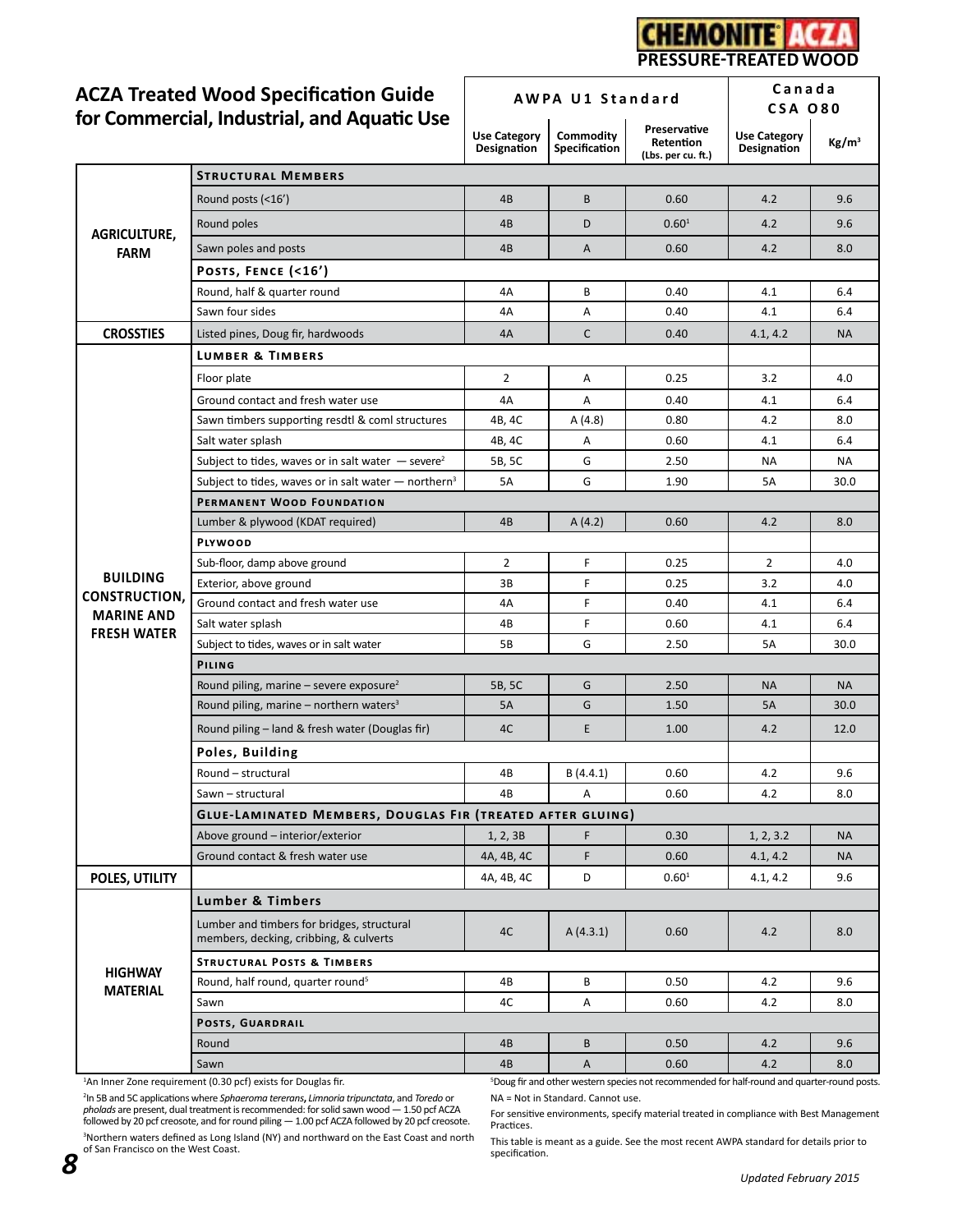# **Model Specification for ACZA-Treated Wood**

The following paragraphs are for insertion into a section of generic specifications or generic/proprietary specifications covering rough carpentry to include preservative treated wood. Notes shown in italics should not be included in the final specification.

#### **PART 1 GENERAL**

#### **1.01 REFERENCES**

- A. American Wood Protection Association (AWPA) Book of Standards:
- 1. Standard U1, Use Category System: User Specification for Treated Wood.
- 2. Standard P5, Waterborne Preservatives.
- 3. Standard M4, Care of Preservative-Treated Wood Products.
- B. National Institute of Standards and Technology (NIST):
- 1. PS 1, U.S. Product Standard for Construction and Industrial Plywood.
- 2. PS 20, American Softwood Lumber Standard.
- C. Western Wood Preservers Institute
- 1. Best Management Practices for the Use of Treated Wood in Aquatic Environments.

#### **1.02 QUALITY ASSURANCE**

#### **A. Qualifications:**

1. Treatment Facility: Provide treated materials that have been produced under the appropriate ASTM or ANSI standard or an ALSC recognized quality assurance program.

#### **1.03 DELIVERY, STORAGE, AND HANDLING**

*If drying after treatment is selected in Part 2, retain the two paragraphs below.*

- A. Packing and Shipping:
- 1. Provide waterproof covers for preservative treated wood during shipment.
- B. Storage and Protection:
- 1. Store preservative treated wood off the ground and protected from the weather.

#### **PART 2 PRODUCTS**

#### **2.01 MANUFACTURERS**

A. Preservative: Chemonite® ACZA (Ammoniacal Copper Zinc Arsenate); Arch Wood Protection, Inc.

#### **2.02 MATERIALS**

*Lumber for preservative treatment must conform to the following specifications. Select grade and species below. Other grades and species may be acceptable, contact Arch to verify.*

- A. Lumber: In accordance with NIST PS 20 and as follows:
- 1. Grade:
- 2. Species:
- 3. Surfacing:
- 4. Moisture Content: 19%, maximum.

*Plywood for preservative treatment must conform to the following specifications. Select panel grade, exposure durability, species group, and structural rating from below.*

- A. Plywood: In accordance with NIST PS 1 and as follows:
- 1. Panel Grade: A-C.
- 1. Panel Grade: B-C.
- 1. Panel Grade: C-C.
- 1. Panel Grade: C-D.
- 2. Exposure Durability: Exterior.
- 2. Exposure Durability: Exposure 1.
- 3. Species Group: 1.
- 3. Species Group: 2.
- 4. APA Structural Rating: Structural I.
- 4. APA Structural Rating: Structural II.
- B. Preservative: ACZA in accordance with AWPA P5.

#### **2.03 PRESERVATIVE TREATMENT**

- A. Pressure Treatment: In accordance with the requirements of AWPA Standard U1 and in accordance with the following Commodity Specification:
- 1. A: Sawn Products.
- 2. B: Posts.
- 3. D: Poles.
- 3. E: Round Timber Piling.
- 4. F: Wood Composites (including Plywood).
- 5. G: Marine (Salt Water) Applications.
- B. Preservative Retention: In accordance with AWPA Standard U1 and appropriate Commodity Specification for the following use category:
- 1. UC2 Interior construction, Above Ground, damp.
- 2. UC3A Exterior construction, Above Ground, coated & rapid water run-off.
- 3. UC3B Exterior construction, Above Ground, uncoated or poor water run-off.
- 4. UC4A Ground Contact or Fresh Water, non-critical components.
- 5. UC4B Ground Contact or Fresh Water, critical components or difficult replacement.
- 6. UC4C Ground Contact or Fresh Water, critical structural components.
- 7. UC5A Salt or brackish water and adjacent mud zone, northern waters.
- 8. UC5B Salt or brackish water and adjacent mud zone, NJ to GA, south of San Francisco.
- 9. UC5C Salt or brackish water and adjacent mud zone, south of GA, Gulf Coast, Hawaii, and Puerto Rico.
- C. Moisture Content: Drying after treatment is not required.

#### *Select above or below.*

- C. Moisture Content: Dry after treatment as follows:
- 1. Lumber: 19%, maximum.
- 2. Plywood: 18%, maximum.
- 3. Plywood: 15%, maximum (for Permanent Wood Foundation).

#### *Retain below if fixed preservative is required for aquatic environments.*

D. Pressure Treatment of Materials for Aquatic Environments: In accordance with the Best Management Practices published by the Western Wood Preservers Institute.

#### **2.05 SOURCE QUALITY CONTROL**

- A. Inspection:
- 1. Untreated Material:
- a. Lumber: Provide lumber that has been inspected before treatment by an ALSC-recognized grading agency.
- b. Plywood: Provide plywood that has been inspected and graded before treatment by a code-recognized inspection and testing agency.
- Poles: Provide poles that have been inspected before treatment in accordance with ANSI standards.
- d. Piling: Provide piling that has been inspected and graded before treatment in accordance with ASTM standards.
- e. Ties: Provide ties that have been inspected and graded in accordance with user approved specification.
- 2. Treated Material
- a. Lumber: Provide treated material that bears the mark of an ALSC-recognized agency which maintains supervision, testing, and inspection of the quality of the product.
- b. Plywood: Provide treated material that bears the mark of an ALSC-recognized agency which maintains supervision, testing, and inspection of the quality of the product.
- c. Poles: Provide treated materials that bears the quality mark of and approved auditing program or independent inspection agency approved by the user.
- d. Piling: Provide treated material that bears the quality mark of an inspection agency approved by the user.
- e. Ties: Provide treated material that bears the user approved quality mark of acceptance.

#### **PART 3 EXECUTION**

#### **3.01 INSTALLATION**

*Below is not generally required for sapwood species such as southern pine*  less than 5 inches thick in the eastern and central U.S. No other special *installation specifications are required for preservative treated wood.*

A. Surface Treatment of Field Cuts: Treat field cuts on members that provide structural support to a permanent structure in accordance with AWPA Standard M4.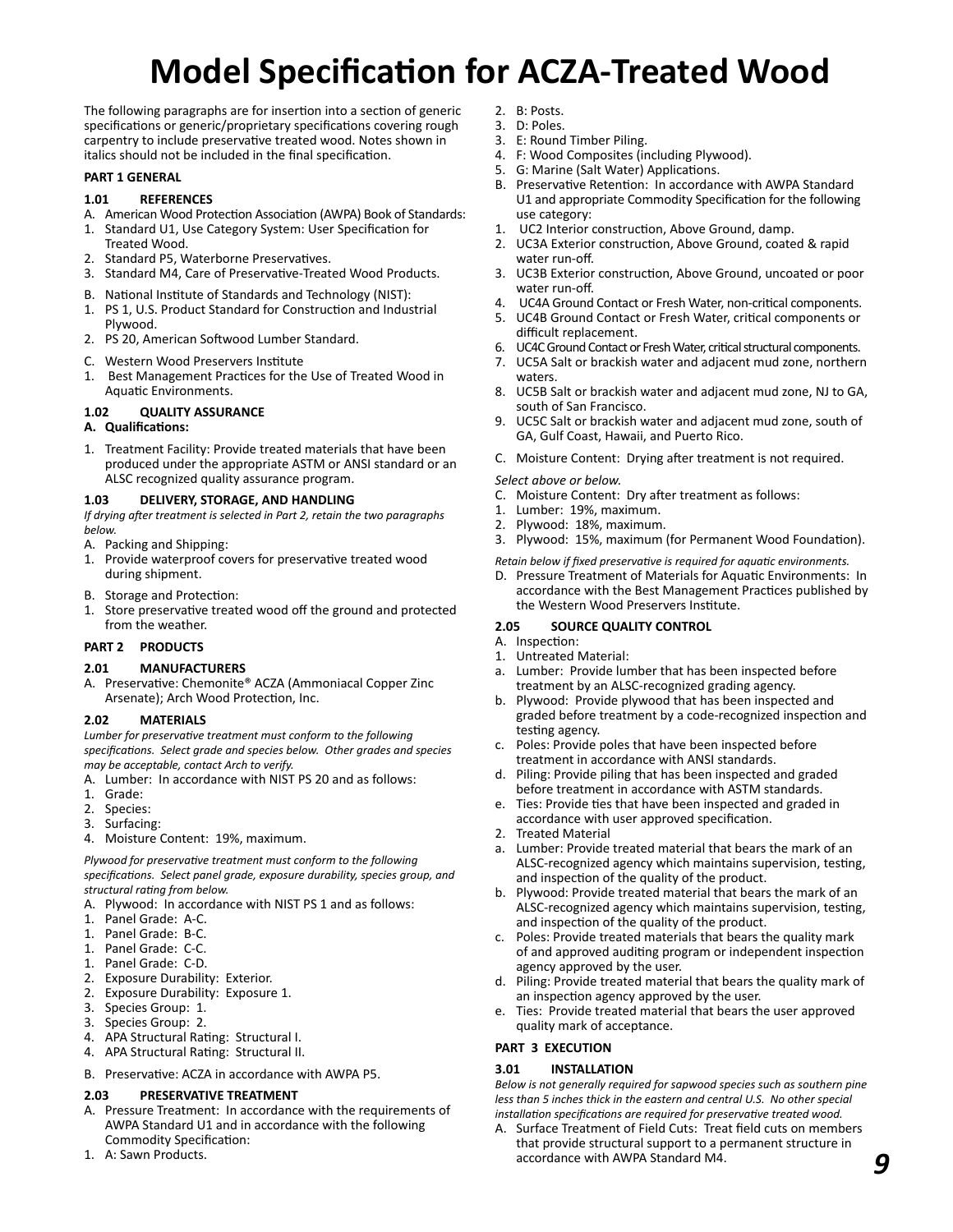

# **Frequently Asked Questions**

## **1. What is Chemonite® wood?**

Chemonite® is the registered trade name for wood protected by ACZA (ammoniacal copper zinc arsenate), a waterborne wood preservative. Pressure treating wood with ACZA protects it against marine borers, insect attack, and decay. First developed at the University of California in the 1920s, the preservative was commercially developed for the treatment of coastal Douglas fir and other hard-to-treat species in the 1940s by J.H. Baxter, a California wood preserving company.

## **2. How is wood treated with ACZA?**

First, tiny cuts called incisions are made in the wood. The wood is loaded on carts and pushed into a large steel cylinder. The cylinder is closed, vacuum is used to remove excess air and moisture from the wood cells, and warm ACZA solution is pumped in. Pressure and heat are applied to force the solution deep into the wood cells.

### **3. Will the chemicals wash out in water or in the ground?**

Chemonite® wood is leach resistant. The U.S. Environmental Protection Agency (EPA) has stated that "Arsenicals in treated wood have a very low tendency to leach into the soil..."

## **4. Does ACZA treatment change the color of the wood?**

Chemonite® treated wood has a dark greenish brown color from the copper compounds in the preservative. But the color is difficult to control. Sapwood will tend to be greenish brown with heartwood tending toward more brownish black. Over time, as the wood weathers, the color

becomes more uniform.

## **5. Does Chemonite® wood have an odor?**

Only when freshly treated. Once the ammonia evaporates, the treated wood is nearly odorless. (Avoid storing any freshly treated wood in damp, unventilated facilities.)

## **6. How do I treat "end-cuts"?**

Minimize any cutting to obtain the maximum benefit of the treatment by not exposing untreated wood to decay hazards. If you do cut Chemonite treated wood, the exposed areas should be protected by applying copper naphthenate solution or other solution containing at least 1% copper — available at most home centers. Use a generous amount to completely saturate any untreated areas of your project exposed by cutting or drilling.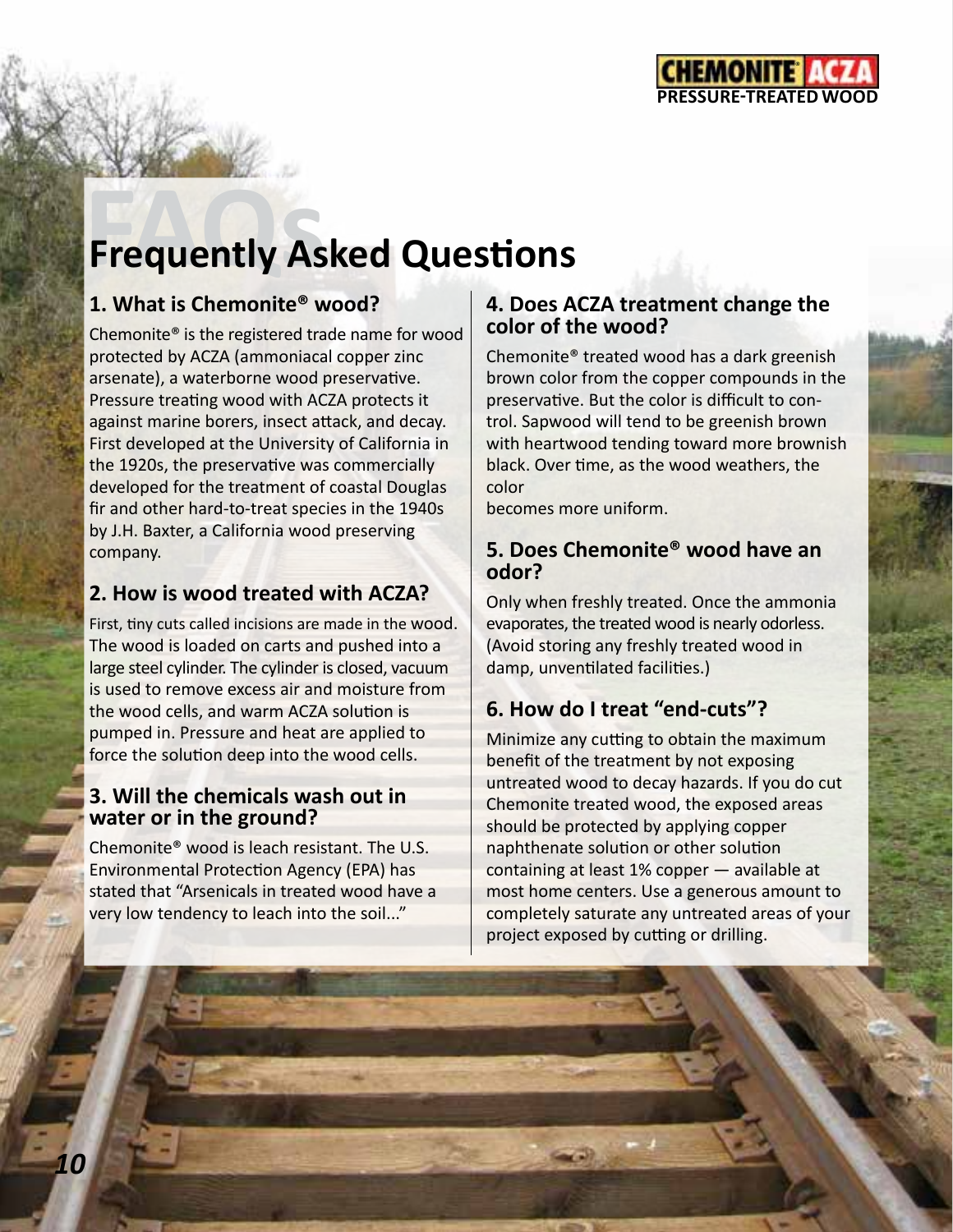

### **7. Does Chemonite® wood present a safety hazard?**

Wood treated with ACZA falls under the U.S. Environmental Protection Agency's (EPA) minimum protective precautions. Other than the normal safety measures suggested for handling any wood (wear gloves when handling, goggles and a dust mask when drilling or sawing), no special handling or clothing is required. See the Consumer Safety Information Sheet at www.Chemonite.com.

## **8. Does ACZA treatment affect the strength of the wood?**

The National Design Specification allows the same strength values for treated as for untreated lumber of the same species, grade, and moisture content. However, when incised, the incising factor should be applied.

## **9. Do nails hold well in Chemonite® wood?**

Laboratory tests and field experience indicate that nails hold just as well or better in Chemonite®-treated lumber as they do in untreated lumber. For fasteners and connectors, always use hot-dipped galvanized, stainless steel or an approved equal.

## **10. Can Chemonite® wood be painted? If so, how soon after treatment?**

Yes. Simply follow the manufacturer's instructions. The wood should be clean and dried to 20% moisture content or less before paint is applied.

### **11. How long will this treated wood last?**

Thirty to fifty years or longer in many end uses when treated to AWPA standards and barring any incidental damage.

### **12. Does the treatment affect the flamespread rating of wood?**

Chemonite® wood is slightly more difficult to ignite than untreated lumber. Tests conducted at Underwriters Laboratories Inc. confirm the fire resistant qualities of Chemonite® wood:

- Douglas fir lumber treated with 0.35 pcf of ACZA had a 41.7 flame spread rating, which displays the properties of a Class B rating.
- Douglas fir lumber treated with 1.86 pcf of ACZA had a 24.8 flame spread rating, which displays the properties of a Class A rating.

## **13. Will Chemonite® wood last if it's buried in the ground?**

Yes. Wood treated to the minimum 0.40 pcf retention will withstand wood-destroying organisms in ground contact.

### **14. Is Chemonite® wood suitable for aquatic applications?**

Yes. Treatment in accordance with AWPA Standards provides a long service life. Specifying that the wood conforms with the Best Management Practices (BMPs) of the Western Wood Preservers Institute ensures that Chemonite® wood is suitable for use in aquatic environments.

### **15. Does Chemonite® wood have a warranty?**

Yes. Chemonite<sup>®</sup> utility poles and railroad crossties are backed by a limited warranty. See www.Chemonite.com.